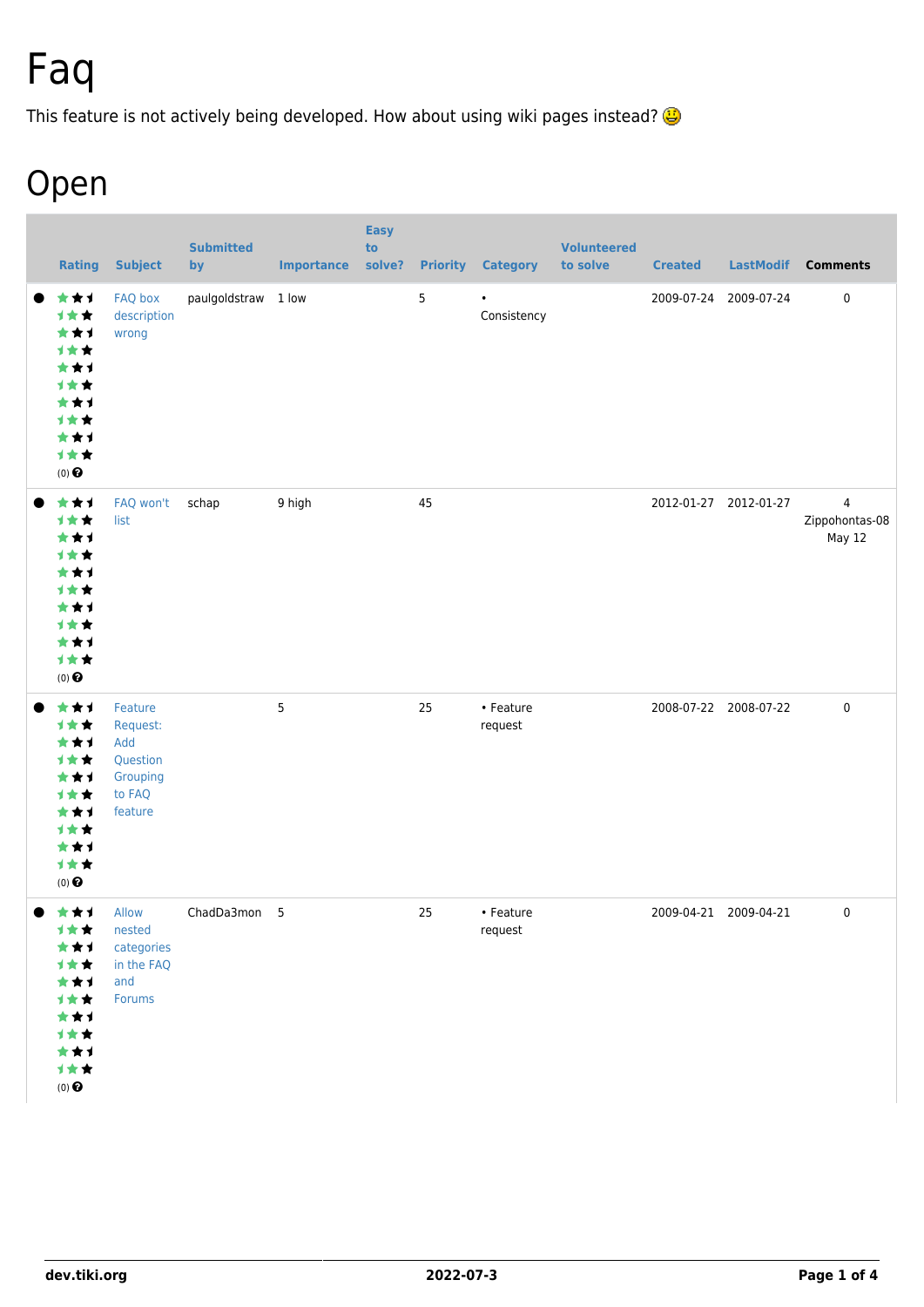|           | <b>Rating</b>                                                                                | <b>Subject</b>                                                                                                    | <b>Submitted</b><br>by | <b>Importance</b> | <b>Easy</b><br>to<br>solve? | <b>Priority</b> | <b>Category</b> | <b>Volunteered</b><br>to solve | <b>Created</b> | <b>LastModif</b> | <b>Comments</b> |
|-----------|----------------------------------------------------------------------------------------------|-------------------------------------------------------------------------------------------------------------------|------------------------|-------------------|-----------------------------|-----------------|-----------------|--------------------------------|----------------|------------------|-----------------|
| $\bullet$ | * * 1<br><b>1**</b><br>***<br>计女女<br>***<br>计女女<br>***<br>计女女<br>***<br>1★★<br>$(0)$ $\odot$ | Problem<br>listing all<br><b>FAQs</b><br>when the<br>maximum<br>number of<br>records in<br>listings is<br>reached | acorbeel               | 4                 |                             | 20              | • Usability     |                                | 2009-02-17     | 2010-01-14       | 0               |

### Pending

|             | Rating                                                                                     | <b>Subject</b>                                              | <b>Submitted</b><br>by                        | <b>Importance</b> | <b>Easy</b><br>to<br>solve? | <b>Priority</b> | <b>Category</b>      | <b>Volunteered</b><br>to solve | <b>Created</b> | <b>LastModif</b> | <b>Comments</b> |
|-------------|--------------------------------------------------------------------------------------------|-------------------------------------------------------------|-----------------------------------------------|-------------------|-----------------------------|-----------------|----------------------|--------------------------------|----------------|------------------|-----------------|
| $\mathbf 0$ | ***<br><b>1**</b><br>***<br>计女女<br>***<br>计女女<br>***<br>计女女<br>***<br>计女女<br>$(0)$ $\odot$ | Add email<br>notification<br>for<br>suggested<br><b>FAQ</b> | Rick Sapir / 5<br>Tiki for<br><b>Smarties</b> |                   |                             | 25              | • Feature<br>request |                                | 2008-05-15     | 2008-05-15       | 0               |

### Closed

|           | <b>Rating</b>                                                                       | <b>Subject</b>                                  | <b>Submitted</b><br>by | <b>Importance</b> | <b>Easy</b><br>to<br>solve? | <b>Priority</b> | <b>Category</b> | <b>Volunteered</b><br>to solve | <b>Created</b>        | <b>LastModif</b> | <b>Comments</b> |
|-----------|-------------------------------------------------------------------------------------|-------------------------------------------------|------------------------|-------------------|-----------------------------|-----------------|-----------------|--------------------------------|-----------------------|------------------|-----------------|
| $\bullet$ | ***<br>计女女<br>***<br>计女女<br>***<br>计女女<br>***<br>计女女<br>***<br>计女女<br>$(0)$ $\odot$ | updates to<br>lang/hu/language.php              | mstef                  | 1 low             |                             | 5               | • Patch         | mstef                          | 2006-08-18 2008-10-05 |                  | $\mathbf 0$     |
| $\bullet$ | ***<br>计女女<br>***<br>计女女<br>***<br>计女女<br>***<br>计女女<br>***<br>计女女<br>$(0)$ $\odot$ | FAQs mot viewable to PerryM<br>Registered users |                        | 9 high            |                             | 45              | $\bullet$ Error |                                | 2008-03-26 2008-04-24 |                  | $\mathbf 0$     |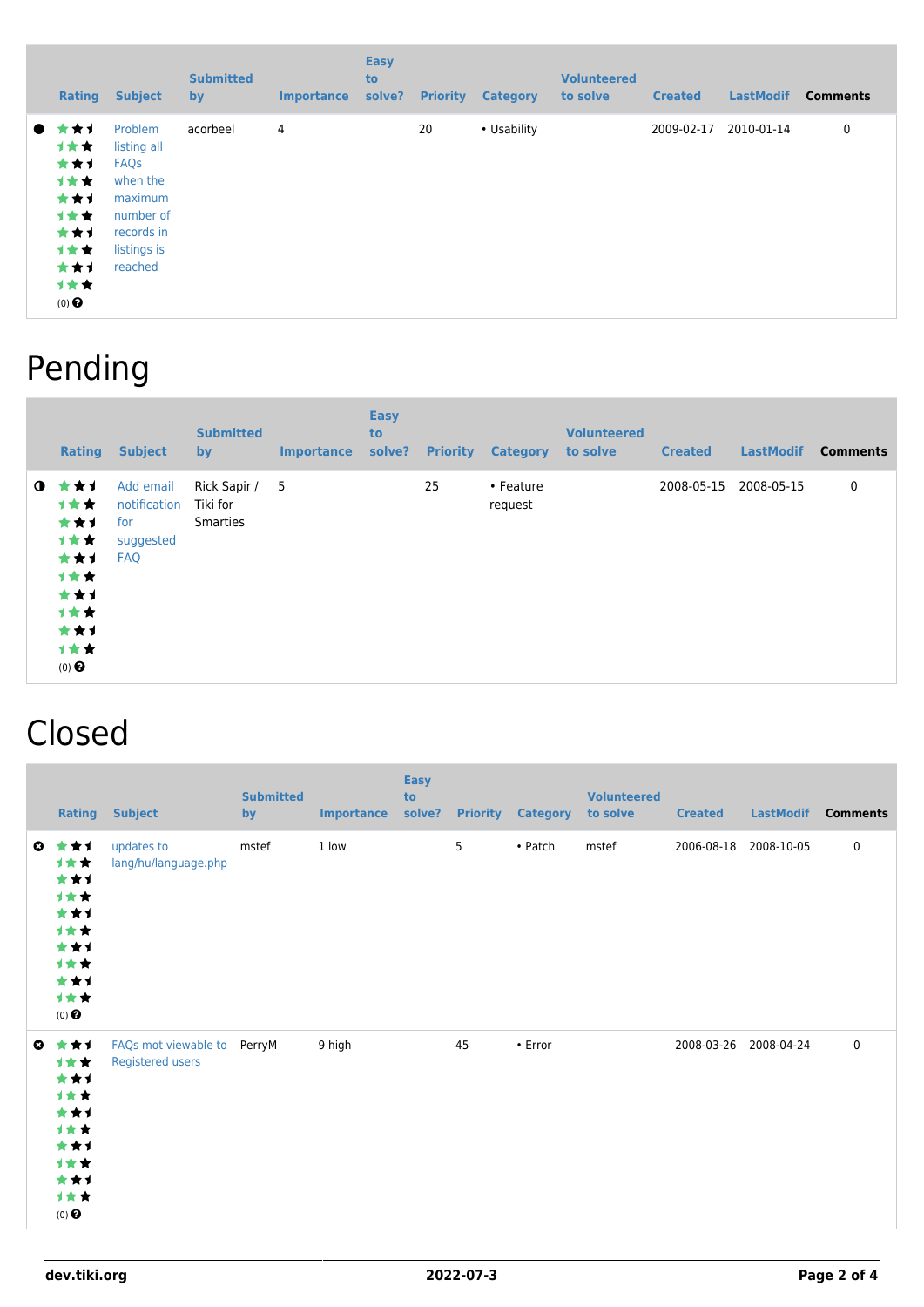|           | <b>Rating</b>                                                                                   | <b>Subject</b>                                                     | <b>Submitted</b><br>by               | <b>Importance</b> | <b>Easy</b><br>to<br>solve? | <b>Priority</b> | <b>Category</b>              | <b>Volunteered</b><br>to solve       | <b>Created</b> | <b>LastModif</b>      | <b>Comments</b>                      |
|-----------|-------------------------------------------------------------------------------------------------|--------------------------------------------------------------------|--------------------------------------|-------------------|-----------------------------|-----------------|------------------------------|--------------------------------------|----------------|-----------------------|--------------------------------------|
| $\bullet$ | ***<br>1女女<br>***<br>计女女<br>***<br>计女女<br>***<br><b>1**</b><br>***<br>计女女<br>$(0)$ $\odot$      | Suggest FAQ<br>incorrectly allows<br>empty question field          | Rick Sapir /<br>Tiki for<br>Smarties | 5                 |                             | 25              | $\cdot$ Error<br>• Usability | Rick Sapir /<br>Tiki for<br>Smarties |                | 2008-01-16 2008-03-12 | $\pmb{0}$                            |
| $\bullet$ | 女女子<br>计女女<br>***<br>计女女<br>***<br>计女女<br>***<br>计女女<br>***<br>计女女<br>$(0)$ $\odot$             | Add CAPTCHA (anti-<br>bot) support to<br>suggest an FAQ<br>feature | Rick Sapir /<br>Tiki for<br>Smarties | 5                 |                             | 25              | • Feature<br>request         | Rick Sapir /<br>Tiki for<br>Smarties |                | 2008-03-11 2008-03-12 | $\pmb{0}$                            |
| $\bullet$ | 女女子<br>计女女<br>***<br>计女女<br>***<br>计女女<br>***<br>计女女<br>***<br>1★★<br>$(0)$<br>$\pmb{\Theta}$   | Tiki Wiki crash on my<br>server                                    | govnor                               |                   |                             | 25              | • Error                      |                                      |                | 2010-05-26 2020-02-26 | $\pmb{0}$                            |
|           | ◎ ★★★<br>1★★<br>***<br><b>1 ★ ★</b><br>★★1<br>计女女<br>***<br>计女女<br>***<br>计女女<br>$(0)$ $\odot$  | Assign permissions<br>on individual FAQs                           | Helene                               |                   | 4                           | 20              | • Feature<br>request         |                                      |                | 2005-12-16 2021-10-05 | $\mathbf{1}$<br>Bsfez-05<br>Oct 21   |
|           | ◎ ★★1<br>计女女<br>***<br>计女女<br>***<br>计女女<br>***<br>计女女<br>***<br>计女女<br>$(0)$<br>$\pmb{\Theta}$ | Links pointing to<br>nowhere                                       | Jan Krohn                            | $\overline{2}$    |                             | 10              | $\cdot$ Error                |                                      |                | 2008-06-18 2008-10-26 | $\mathbf{1}$<br>pkdille-11<br>Oct 08 |

#### alias

- [FAQs](https://dev.tiki.org/FAQs)
- [Frequently Asked Question](https://dev.tiki.org/Frequently-Asked-Question)